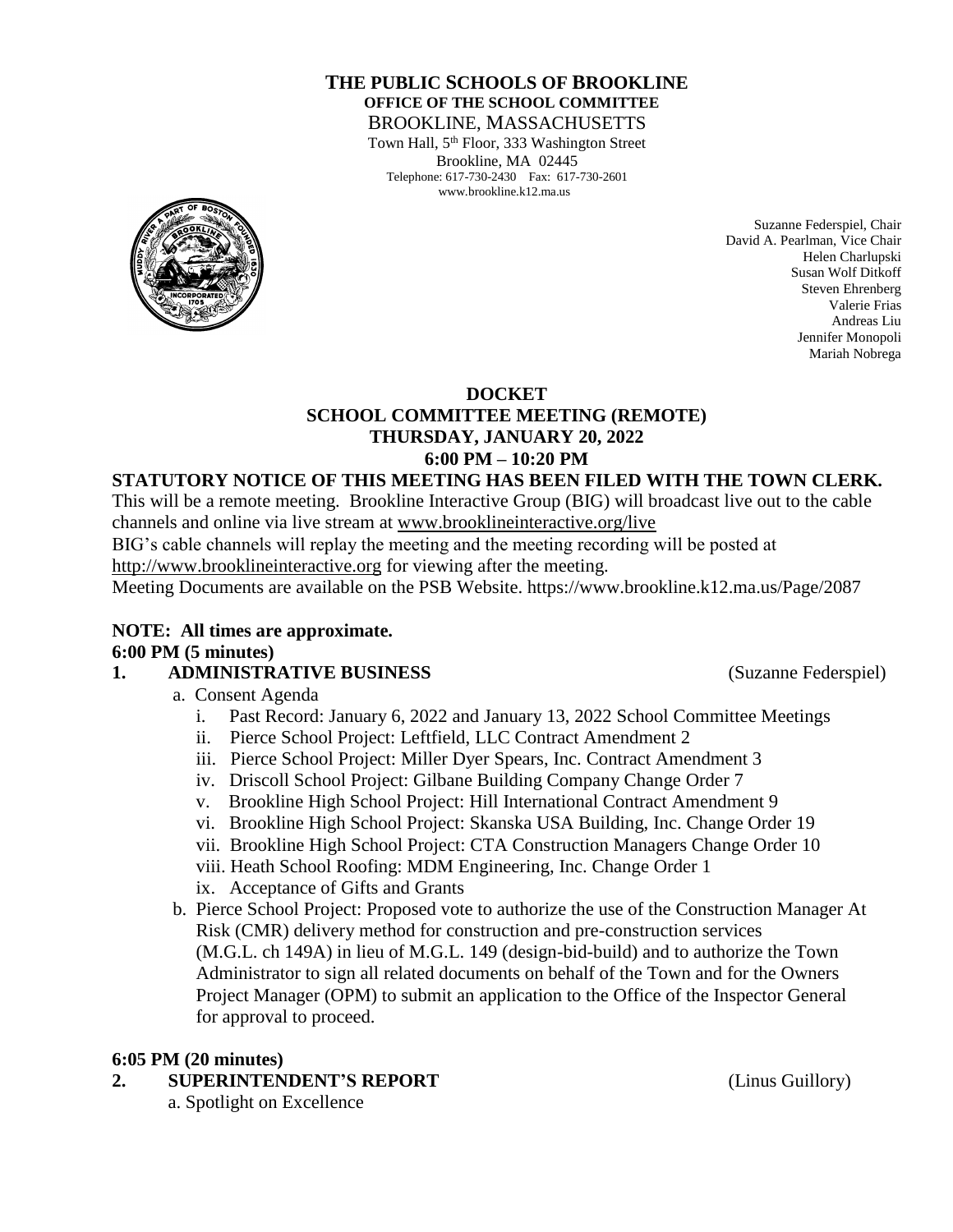# **BROOKLINE SCHOOL COMMITTEE MEETING DOCKET JANUARY 20, 2022 PAGE 2**

#### **6:25 PM (35 minutes)**

# **3. PRESENTATIONS AND DISCUSSIONS OF CURRENT ISSUES**

#### **6:25 PM (20 minutes)**

a. Presentation and Possible Vote on Brookline High School Course (Anthony Meyer, Catalog Changes for 2022-2023 Hal Mason, and Jennifer Monopoli)

#### **6:45 PM (15 minutes)**

b. FY 2022 2<sup>nd</sup> Quarter Financial Report and Proposed Adjustment (Sam Rippin and

#### **7:00 PM (1 hour)**

| 1.00111111111101111                             |                  |
|-------------------------------------------------|------------------|
| <b>PRESENTATION OF SUPERINTENDENT'S FY 2023</b> | (Linus Guillory) |
| <b>BUDGET REQUEST</b>                           |                  |

Mariah Nobrega)

#### **8:00 PM (1 hour)**

#### **5. PUBLIC COMMENT ON THE PRELIMINARY FY 2023 BUDGET**

*FY 2023 Budget information will be available on the PSB Website: https://www.brookline.k12.ma.us/ Members of the public may send written public comment on the Preliminary FY 2023 Budget to [school\\_committee@psbma.org](mailto:school_committee@psbma.org) Written comments will be shared with all School Committee members. If you would like to provide comment on the Preliminary FY 2023 Budget in real time during the meeting please email [school\\_committee@psbma.org](mailto:school_committee@psbma.org) by 12:00 PM on Thursday, January 20, 2022. After signing up, you will receive an email with additional information on how to provide comment during the meeting. Speakers will be called on in the order in which they signed up (2 minutes per person).*

## **9:00 PM (20 minutes)**

## **6. PRESENTATIONS AND DISCUSSIONS OF CURRENT ISSUES**

| a. Presentation and Possible Vote on the Establishment of an | (Steven Ehrenberg) |
|--------------------------------------------------------------|--------------------|
| <b>Environmental Sustainability Panel</b>                    |                    |
|                                                              |                    |
| $9:20 \text{ PM } (15 \text{ minutes})$                      |                    |
| <b>SCHOOL COMMITTEE ACTIONS</b>                              |                    |

- a. Proposed Public Schools of Brookline Pesticide Policy  $(1<sup>st</sup> Reading)$  (David Pearlman) b. Replacement of Headmaster Terminology with Head of Schools in (David Pearlman)
	- all Existing Public Schools of Brookline Policies  $(1<sup>st</sup> Reading)$

## **9:35 PM (30 minutes)**

# **8. SUBCOMMITTEE AND LIAISON REPORTS**

a. Finance (Mariah Nobrega) i. Accounts Payable Warrants b. Capital Improvements (Helen Charlupski) c. Curriculum (Jennifer Monopoli) d. Policy (David Pearlman) e. Government Relations (Helen Charlupski) f. Negotiations (Andy Liu) g. Additional Liaisons and Updates

## **10:05 PM (5 minutes)**

**9. NEW BUSINESS**